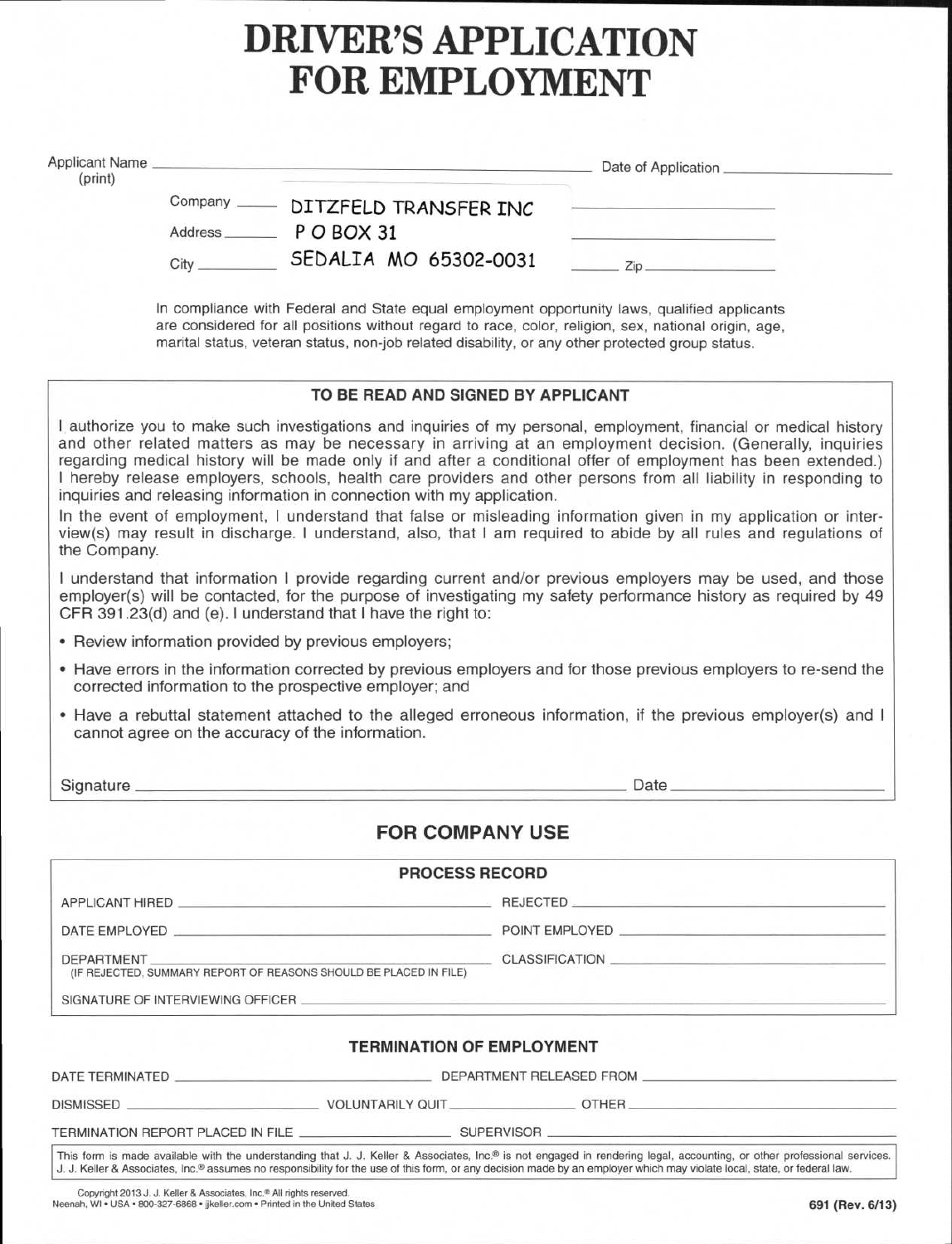## **APPLICANT TO COMPLETE**

(answer all questions - please print)

|                       |                                                        | والمتواطن والمتحدث والمستنقص والمتحدث              |          |        | Social Security No. |           |         |
|-----------------------|--------------------------------------------------------|----------------------------------------------------|----------|--------|---------------------|-----------|---------|
| Last                  |                                                        | First                                              |          | Middle |                     |           |         |
|                       | List your addresses of residency for the past 3 years. |                                                    |          |        |                     |           |         |
| Current Address __    |                                                        | <u> 1989 - Francis Alemania, personal especial</u> |          |        |                     |           |         |
|                       | <b>Street</b>                                          |                                                    |          |        | City                |           |         |
|                       | State                                                  |                                                    | Zip Code |        | Phone <b>Phone</b>  | How Long? | yr./mo. |
| Previous<br>Addresses |                                                        |                                                    |          |        |                     | How Long? |         |
|                       | <b>Street</b>                                          |                                                    | City     |        | State & Zip Code    |           | vr./mo. |
|                       |                                                        |                                                    |          |        |                     | How Long? |         |
|                       | Street                                                 |                                                    | City     |        | State & Zip Code    |           | yr./mo. |
|                       |                                                        |                                                    |          |        |                     |           |         |
|                       |                                                        |                                                    |          |        |                     | How Long? |         |
|                       | Street                                                 |                                                    | City     |        | State & Zip Code    |           | yr./mo. |
|                       |                                                        |                                                    |          |        |                     |           |         |
|                       | (Required for Commercial Drivers)                      |                                                    |          |        |                     |           |         |
|                       |                                                        |                                                    |          |        |                     |           |         |
|                       |                                                        |                                                    |          |        |                     |           |         |
|                       |                                                        |                                                    |          |        |                     |           |         |
|                       |                                                        |                                                    |          |        |                     |           |         |
|                       |                                                        |                                                    |          |        |                     |           |         |

If yes, explain if you wish.

#### **EMPLOYMENT HISTORY**

All driver applicants to drive in interstate commerce must provide the following information on all employers during the preceding 3 years. List complete mailing address, street number, city, state and zip code.

Applicants to drive a commercial motor vehicle\* in intrastate or interstate commerce shall also provide an additional 7 years' information on those employers for whom the applicant operated such vehicle. (NOTE: List employers in reverse order starting with the most recent. Add another sheet as necessary.)

|                                                | DATE                                                                                                             |                           |  |  |
|------------------------------------------------|------------------------------------------------------------------------------------------------------------------|---------------------------|--|--|
| <b>NAME</b>                                    | <b>FROM</b><br>YR.<br>MO.                                                                                        | <b>TO</b><br>YR.<br>MO    |  |  |
| ADDRESS                                        |                                                                                                                  | POSITION HELD             |  |  |
| <b>CITY</b>                                    | ZIP<br><b>STATE</b>                                                                                              | SALARY/WAGE               |  |  |
| <b>CONTACT PERSON</b>                          | PHONE NUMBER                                                                                                     | <b>REASON FOR LEAVING</b> |  |  |
|                                                | WERE YOU SUBJECT TO THE FMCSRs <sup>†</sup> WHILE EMPLOYED? □ YES □ NO                                           |                           |  |  |
| TESTING REQUIREMENTS OF 49 CFR PART 40? YES NO | WAS YOUR JOB DESIGNATED AS A SAFETY-SENSITIVE FUNCTION IN ANY DOT-REGULATED MODE SUBJECT TO THE DRUG AND ALCOHOL |                           |  |  |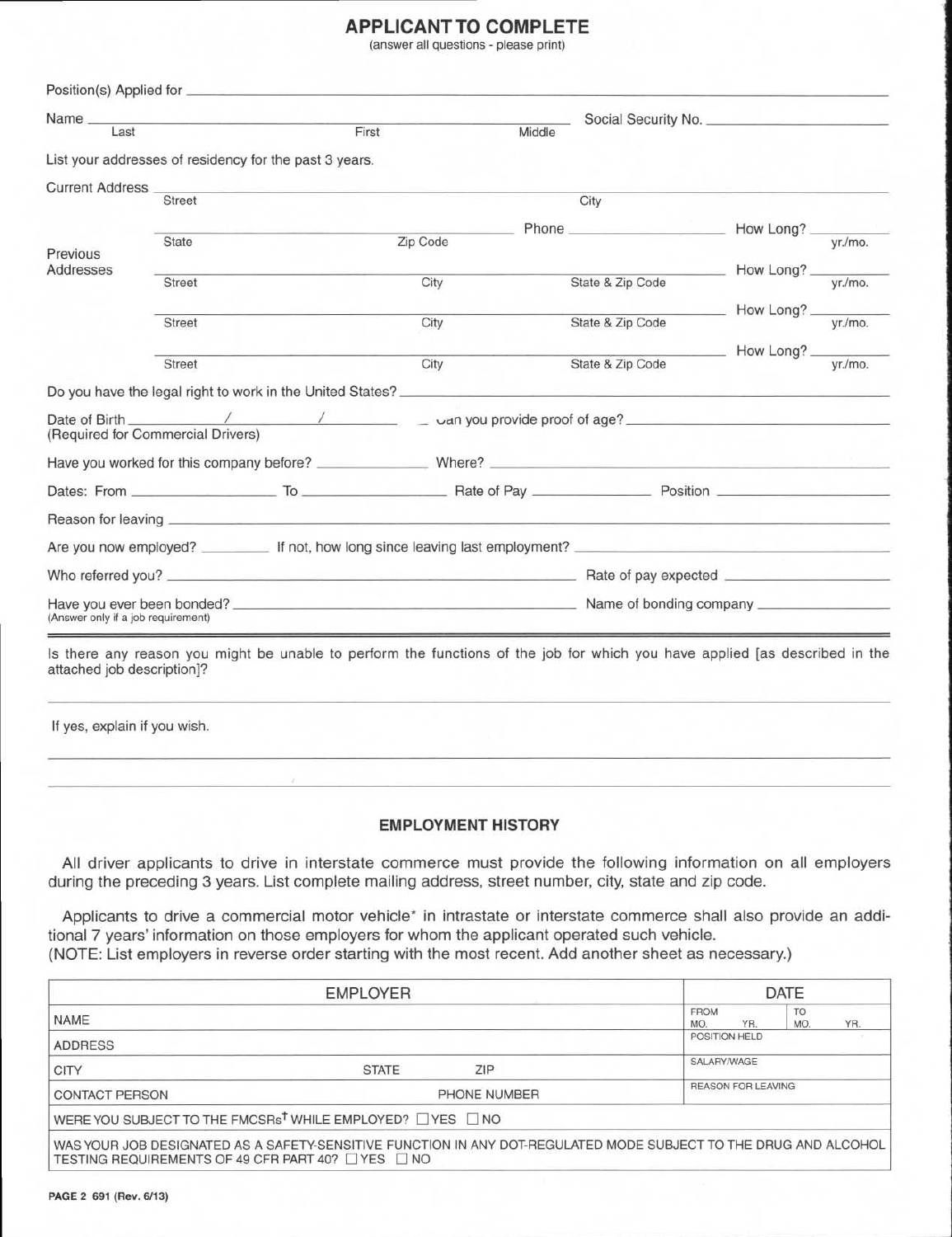## **EMPLOYMENT HISTORY (continued)**

|                                                    | <b>EMPLOYER</b>                                                                                                                                                                                                                        | <b>DATE</b>                                   |
|----------------------------------------------------|----------------------------------------------------------------------------------------------------------------------------------------------------------------------------------------------------------------------------------------|-----------------------------------------------|
| <b>NAME</b>                                        |                                                                                                                                                                                                                                        | <b>FROM</b><br>TO                             |
| <b>ADDRESS</b>                                     |                                                                                                                                                                                                                                        | MO.<br>YR.<br>MO.<br>YR.<br>POSITION HELD     |
| <b>CITY</b>                                        | <b>STATE</b><br>ZIP                                                                                                                                                                                                                    | SALARY/WAGE                                   |
| <b>CONTACT PERSON</b>                              | PHONE NUMBER                                                                                                                                                                                                                           | <b>REASON FOR LEAVING</b>                     |
|                                                    | WERE YOU SUBJECT TO THE FMCSRs <sup>†</sup> WHILE EMPLOYED? UYES UNO                                                                                                                                                                   |                                               |
| TESTING REQUIREMENTS OF 49 CFR PART 40? □ YES □ NO | WAS YOUR JOB DESIGNATED AS A SAFETY-SENSITIVE FUNCTION IN ANY DOT-REGULATED MODE SUBJECT TO THE DRUG AND ALCOHOL                                                                                                                       |                                               |
|                                                    | <b>EMPLOYER</b>                                                                                                                                                                                                                        | <b>DATE</b>                                   |
| <b>NAME</b>                                        |                                                                                                                                                                                                                                        | <b>FROM</b><br>TO<br>MO.<br>YR.<br>MO.<br>YR. |
| <b>ADDRESS</b>                                     |                                                                                                                                                                                                                                        | POSITION HELD                                 |
| <b>CITY</b>                                        | <b>STATE</b><br>ZIP                                                                                                                                                                                                                    | SALARY/WAGE                                   |
| <b>CONTACT PERSON</b>                              | PHONE NUMBER                                                                                                                                                                                                                           | <b>REASON FOR LEAVING</b>                     |
|                                                    | WERE YOU SUBJECT TO THE FMCSRs <sup>†</sup> WHILE EMPLOYED? UYES NO                                                                                                                                                                    |                                               |
| TESTING REQUIREMENTS OF 49 CFR PART 40? □ YES □ NO | WAS YOUR JOB DESIGNATED AS A SAFETY-SENSITIVE FUNCTION IN ANY DOT-REGULATED MODE SUBJECT TO THE DRUG AND ALCOHOL                                                                                                                       |                                               |
|                                                    | <b>EMPLOYER</b>                                                                                                                                                                                                                        | <b>DATE</b>                                   |
| <b>NAME</b>                                        |                                                                                                                                                                                                                                        | <b>FROM</b><br>TO<br>MO.<br>YR.<br>MO.<br>YR. |
| <b>ADDRESS</b>                                     |                                                                                                                                                                                                                                        | POSITION HELD                                 |
| <b>CITY</b>                                        | <b>STATE</b><br>ZIP                                                                                                                                                                                                                    | SALARY/WAGE                                   |
| <b>CONTACT PERSON</b>                              | PHONE NUMBER                                                                                                                                                                                                                           | REASON FOR LEAVING                            |
|                                                    | WERE YOU SUBJECT TO THE FMCSRs <sup>t</sup> WHILE EMPLOYED? IT YES IT NO                                                                                                                                                               |                                               |
| TESTING REQUIREMENTS OF 49 CFR PART 40? □ YES □ NO | WAS YOUR JOB DESIGNATED AS A SAFETY-SENSITIVE FUNCTION IN ANY DOT-REGULATED MODE SUBJECT TO THE DRUG AND ALCOHOL                                                                                                                       |                                               |
|                                                    | <b>EMPLOYER</b>                                                                                                                                                                                                                        | <b>DATE</b>                                   |
| <b>NAME</b>                                        |                                                                                                                                                                                                                                        | <b>FROM</b><br>TO<br>MO.<br>MO.<br>YR.<br>YR. |
| <b>ADDRESS</b>                                     |                                                                                                                                                                                                                                        | POSITION HELD                                 |
| <b>CITY</b>                                        | <b>STATE</b><br>ZIP                                                                                                                                                                                                                    | SALARY/WAGE                                   |
| <b>CONTACT PERSON</b>                              | PHONE NUMBER                                                                                                                                                                                                                           | <b>REASON FOR LEAVING</b>                     |
|                                                    | WERE YOU SUBJECT TO THE FMCSRs <sup>†</sup> WHILE EMPLOYED? TYES TINO                                                                                                                                                                  |                                               |
| TESTING REQUIREMENTS OF 49 CFR PART 40? TYES NO    | WAS YOUR JOB DESIGNATED AS A SAFETY-SENSITIVE FUNCTION IN ANY DOT-REGULATED MODE SUBJECT TO THE DRUG AND ALCOHOL                                                                                                                       |                                               |
|                                                    | <b>EMPLOYER</b>                                                                                                                                                                                                                        | <b>DATE</b>                                   |
| NAME                                               |                                                                                                                                                                                                                                        | TO<br><b>FROM</b><br>MO.<br>YR.<br>MO.<br>YR. |
| <b>ADDRESS</b>                                     |                                                                                                                                                                                                                                        | POSITION HELD                                 |
| <b>CITY</b>                                        | <b>STATE</b><br>ZIP                                                                                                                                                                                                                    | SALARY/WAGE                                   |
| <b>CONTACT PERSON</b>                              | PHONE NUMBER                                                                                                                                                                                                                           | REASON FOR LEAVING                            |
|                                                    | WERE YOU SUBJECT TO THE FMCSRs <sup>†</sup> WHILE EMPLOYED? □ YES □ NO                                                                                                                                                                 |                                               |
| TESTING REQUIREMENTS OF 49 CFR PART 40? □ YES □ NO | WAS YOUR JOB DESIGNATED AS A SAFETY-SENSITIVE FUNCTION IN ANY DOT-REGULATED MODE SUBJECT TO THE DRUG AND ALCOHOL                                                                                                                       |                                               |
|                                                    | *Includes vehicles having a GVWR of 26,001 lbs. or more, vehicles designed to transport 16 or more passengers<br>(including the driver), or any size vehicle used to transport hazardous materials in a quantity requiring placarding. |                                               |

tThe Federal Motor Carrier Safety Regulations (FMCSRs) apply to anyone operating a motor vehicle on a highway in interstate commerce to transport passengers or property when the vehicle: (1) weighs or has a GVWR of 10,001 pounds or more, (2) is designed or used to transport more than 8 passengers (including the driver), OR (3) is of any size and is used to transport hazardous materials in a quantity requiring placarding.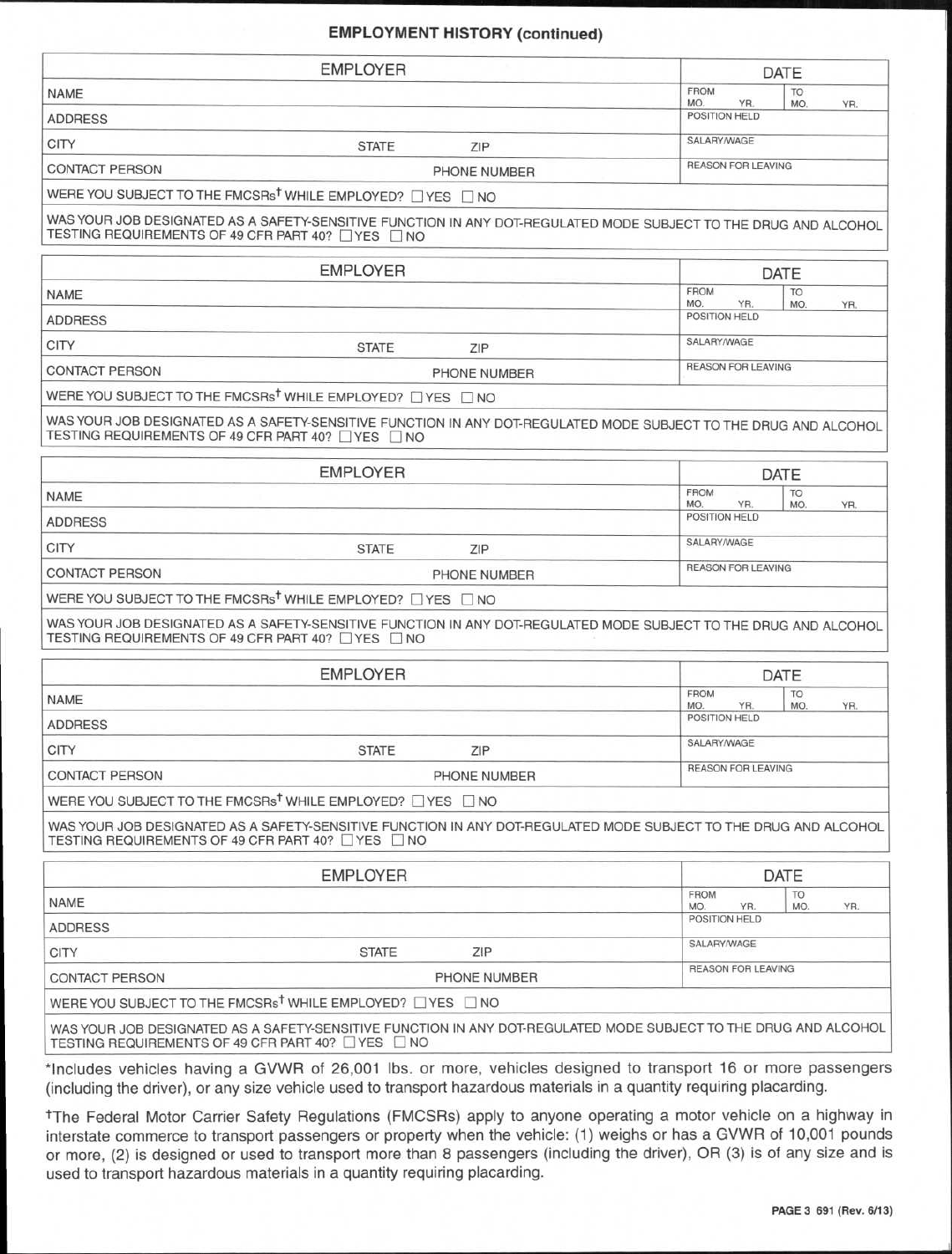## **ACCIDENT RECORD** FOR PAST 3 YEARS OR MORE (ATTACH SHEET IF MORE SPACE IS NEEDED) IF NONE, WRITE **NONE**

|                      | <b>DATES</b> | NATURE OF ACCIDENT<br>(HEAD-ON, REAR-END, UPSET, ETC.) | <b>FATALITIES</b> | <b>INJURIES</b> | <b>HAZARDOUS</b><br><b>MATERIAL SPILL</b> |
|----------------------|--------------|--------------------------------------------------------|-------------------|-----------------|-------------------------------------------|
| <b>LAST ACCIDENT</b> |              |                                                        |                   |                 |                                           |
| NEXT PREVIOUS        |              |                                                        |                   |                 |                                           |
| <b>NEXT PREVIOUS</b> |              |                                                        |                   |                 |                                           |

## **TRAFFIC CONVICTIONS** AND FORFEITURES FOR THE PAST 3 YEARS (OTHER THAN PARKING VIOLATIONS) IF NONE, WRITE **NONE**

| LOCATION | DATE | CHARGE | PENALTY |
|----------|------|--------|---------|
|          |      |        |         |
|          |      |        |         |
|          |      |        |         |
|          |      |        |         |

#### (ATTACH SHEET IF MORE SPACE IS NEEDED) **EXPERIENCE AND QUALIFICATIONS – DRIVER**

| Driver       | <b>STATE</b> | LICENSE NO.                                                                          | <b>CLASS</b> | ENDORSEMENT(S) | <b>EXPIRATION DATE</b> |
|--------------|--------------|--------------------------------------------------------------------------------------|--------------|----------------|------------------------|
| licenses or  |              |                                                                                      |              |                |                        |
| permits held |              |                                                                                      |              |                |                        |
| in the past  |              |                                                                                      |              |                |                        |
| 3 years      |              |                                                                                      |              |                |                        |
| А.           |              | Have you ever been denied a license, permit or privilege to operate a motor vehicle? |              | <b>YES</b>     | <b>NO</b>              |
| <b>B.</b>    |              | Has any license, permit or privilege ever been suspended or revoked?                 |              | <b>YES</b>     | <b>NO</b>              |

IF THE ANSWER TO EITHER A OR B IS YES, GIVE DETAILS

#### **DRIVING EXPERIENCE** CHECK YES OR NO

| <b>CLASS OF EQUIPMENT</b>                    |                            | CIRCLE TYPE OF EQUIPMENT       | <b>DATES</b><br><b>IFROM (M/Y)</b><br>TO (M/Y) |  | APPROX, NO. OF MILES<br>(TOTAL) |  |
|----------------------------------------------|----------------------------|--------------------------------|------------------------------------------------|--|---------------------------------|--|
| <b>STRAIGHT TRUCK</b>                        | $\Box$ YES $\Box$ NO       | (VAN, TANK, FLAT, DUMP, REFER) |                                                |  |                                 |  |
| TRACTOR AND SEMI-TRAILER                     | $\Box$ YES $\Box$ NO       | (VAN, TANK, FLAT, DUMP, REFER) |                                                |  |                                 |  |
| <b>TRACTOR - TWO TRAILERS</b>                | $\Box$ YES $\Box$ NO       | (VAN, TANK, FLAT, DUMP, REFER) |                                                |  |                                 |  |
| <b>TRACTOR - THREE TRAILERS</b>              | $\Box$ YES $\Box$ NO       | (VAN, TANK, FLAT, DUMP, REFER) |                                                |  |                                 |  |
| MOTORCOACH - SCHOOL BUS $\Box$ YES $\Box$ NO | More than 8<br>passengers  |                                |                                                |  |                                 |  |
| MOTORCOACH - SCHOOL BUS IYES INO             | More than 15<br>passengers |                                |                                                |  |                                 |  |
| <b>OTHER</b>                                 |                            |                                |                                                |  |                                 |  |

LIST STATES OPERATED IN FOR LAST FIVE YEARS: \_

SHOW SPECIAL COURSES OR TRAINING THAT WILL HELP YOU AS A DRIVER: WHICH SAFE DRIVING AWARDS DO YOU HOLD AND FROM WHOM?

### **EXPERIENCE AND QUALIFICATIONS – OTHER**

SHOW ANY TRUCKING, TRANSPORTATION OR OTHER EXPERIENCE THAT MAY HELP IN YOUR WORK FOR THIS COMPANY

LIST COURSES AND TRAINING OTHER THAN SHOWN ELSEWHERE IN THIS APPLICATION

LIST SPECIAL EQUIPMENT OR TECHNICAL MATERIALS YOU CAN WORK WITH (OTHER THAN THOSE ALREADY SHOWN)

|                                                                  |  |  |  | <b>EDUCATION</b>                         |  |
|------------------------------------------------------------------|--|--|--|------------------------------------------|--|
| CIRCLE HIGHEST GRADE COMPLETED: 1 2 3 4 5 6 7 8                  |  |  |  | COLLEGE: 1 2 3 4<br>HIGH SCHOOL: 1 2 3 4 |  |
| LAST SCHOOL ATTENDED (NAME)<br>and the company of the company of |  |  |  | (CITY, STATE)                            |  |

#### **TO BE READ AND SIGNED BY APPLICANT**

This certifies that this application was completed by me, and that all entries on it and information in it are true and complete to the best of my knowledge.

| Signature:             | Date: |
|------------------------|-------|
|                        |       |
| PAGE 4 691 (Rev. 6/13) |       |